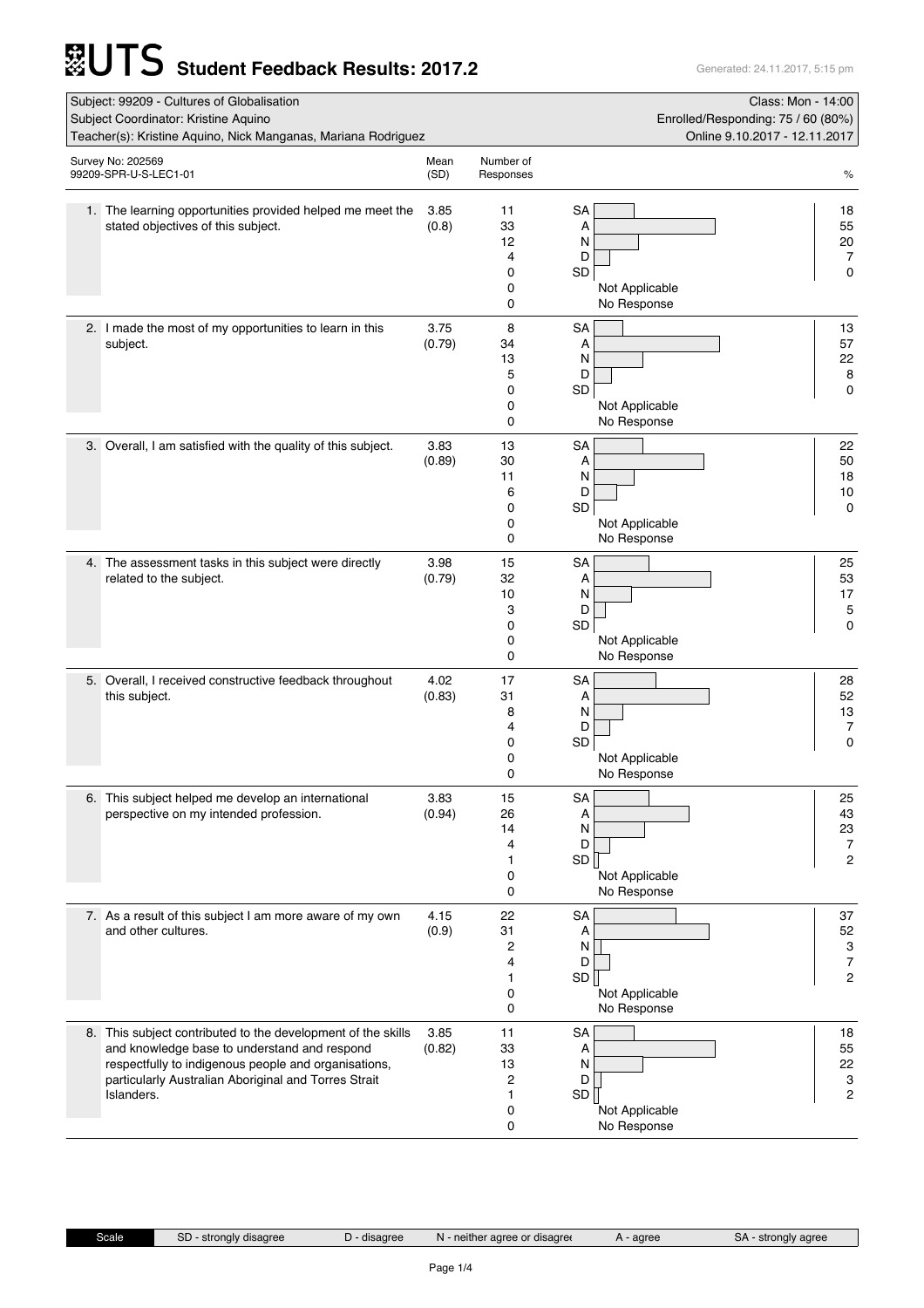## **Student Feedback Results: 2017.2** Generated: 24.11.2017, 5:15 pm

|       | Subject: 99209 - Cultures of Globalisation<br>Subject Coordinator: Kristine Aquino                                                                                                                                                                 |                |                      | Enrolled/Responding: 75 / 60 (80%) | Class: Mon - 14:00            |  |
|-------|----------------------------------------------------------------------------------------------------------------------------------------------------------------------------------------------------------------------------------------------------|----------------|----------------------|------------------------------------|-------------------------------|--|
|       | Teacher(s): Kristine Aquino, Nick Manganas, Mariana Rodriguez                                                                                                                                                                                      |                |                      |                                    | Online 9.10.2017 - 12.11.2017 |  |
|       | Survey No: 202569                                                                                                                                                                                                                                  | Mean           | Number of            |                                    |                               |  |
|       | 99209-SPR-U-S-LEC1-01                                                                                                                                                                                                                              | (SD)           | Responses            |                                    | %                             |  |
|       |                                                                                                                                                                                                                                                    |                |                      |                                    |                               |  |
|       | Teacher: Kristine Aquino (132290)                                                                                                                                                                                                                  |                |                      |                                    |                               |  |
|       | 9. Overall, I am satisfied with how this staff member                                                                                                                                                                                              | 3.83           | 8                    | <b>SA</b>                          | 20                            |  |
|       | facilitated my learning.                                                                                                                                                                                                                           | (0.87)         | 21<br>7              | Α<br>N                             | 53<br>18                      |  |
|       |                                                                                                                                                                                                                                                    |                | 4                    | D                                  | 10                            |  |
|       |                                                                                                                                                                                                                                                    |                | 0                    | SD                                 | 0                             |  |
|       |                                                                                                                                                                                                                                                    |                | 0                    | Not Applicable                     |                               |  |
|       |                                                                                                                                                                                                                                                    |                | 20                   | No Response                        |                               |  |
|       | Teacher: Nick Manganas (996802)                                                                                                                                                                                                                    |                |                      |                                    |                               |  |
|       | 10. Overall, I am satisfied with how this staff member                                                                                                                                                                                             | 4.34           | 16                   | <b>SA</b>                          | 46                            |  |
|       | facilitated my learning.                                                                                                                                                                                                                           | (0.73)         | 16<br>$\overline{c}$ | Α<br>Ν                             | 46<br>6                       |  |
|       |                                                                                                                                                                                                                                                    |                | 1                    | D                                  | 3                             |  |
|       |                                                                                                                                                                                                                                                    |                | 0                    | SD                                 | 0                             |  |
|       |                                                                                                                                                                                                                                                    |                | 0<br>25              | Not Applicable<br>No Response      |                               |  |
|       |                                                                                                                                                                                                                                                    |                |                      |                                    |                               |  |
|       | Teacher: Mariana Rodriguez (996109)                                                                                                                                                                                                                |                |                      |                                    |                               |  |
|       | 11. Overall, I am satisfied with how this staff member<br>facilitated my learning.                                                                                                                                                                 | 4.29<br>(0.77) | 17<br>16             | SA<br>Α                            | 45<br>42                      |  |
|       |                                                                                                                                                                                                                                                    |                | 4                    | N                                  | 11                            |  |
|       |                                                                                                                                                                                                                                                    |                | 1                    | D                                  | 3                             |  |
|       |                                                                                                                                                                                                                                                    |                | 0<br>0               | SD<br>Not Applicable               | $\Omega$                      |  |
|       |                                                                                                                                                                                                                                                    |                | 22                   | No Response                        |                               |  |
|       | Open questions:                                                                                                                                                                                                                                    |                |                      |                                    |                               |  |
| 12.   | What did you particularly like in this subject?                                                                                                                                                                                                    |                | 28                   | Open question                      | 46.67                         |  |
|       |                                                                                                                                                                                                                                                    |                |                      |                                    |                               |  |
| 12.1  | I liked the structure of the classes                                                                                                                                                                                                               |                |                      |                                    |                               |  |
| 12.2  | seminar set out of the subject                                                                                                                                                                                                                     |                |                      |                                    |                               |  |
| 12.3  | I enjoyed how I was taught to think of "culture" in a different light                                                                                                                                                                              |                |                      |                                    |                               |  |
| 12.4  | I liked learning about a variety of cultures and their practices                                                                                                                                                                                   |                |                      |                                    |                               |  |
| 12.5  | I enjoyed integrating real-world situations into our learning so we could view the theories and readings we had learnt in today's context<br>rather than just learning some outdated theory which would not be relevant to us in this day and age. |                |                      |                                    |                               |  |
| 12.6  | The broadness of the topics made each week interesting.                                                                                                                                                                                            |                |                      |                                    |                               |  |
| 12.7  | It was interesting and engaging and enriched my knowledge about what has been going on in the world around me                                                                                                                                      |                |                      |                                    |                               |  |
| 12.8  | I think the media portfolio discussion articles are a really good way of discussing ideas with the people in your group. Much more<br>interesting than any "normal" assessment task.                                                               |                |                      |                                    |                               |  |
| 12.9  | I liked the weekly media portfolio submissions.                                                                                                                                                                                                    |                |                      |                                    |                               |  |
| 12.10 | I enjoy this subject due to the various perspectives it offers me on cultures worldwide. This has broadened my understanding of how<br>globalisation works and functions in society.                                                               |                |                      |                                    |                               |  |
| 12.11 | The case studies                                                                                                                                                                                                                                   |                |                      |                                    |                               |  |
| 12.12 | The media portfolio was very interesting                                                                                                                                                                                                           |                |                      |                                    |                               |  |

12.13 Was an engaging subject.

12.14 Learning about the impact of global phenomenons like social media.

12.15 Video is always part of pre-activities, there is case study in class

12.16 it was interesting to learn about different aspects of cultures of globalisation

12.17 The group work is very effective and productive while the debates are very interearing.

12.18 I liked the focus on a different, clearly defined topic each week. I liked the use of interactive online tools to visualise the class' broad understandings of certain things.

12.19 I found it very interesting to learn about all the different cultures and how globalisation has affected it.

12.20 The opportunity to discuss and debate specific topics, and how this was facilitated by the teaching staff. Also that the class was very interactive.

12.21 I like how this class is a mix between a lecture and tutorial, combined into just a 2 hour seminar. The combination of the two styles is

| 3cale | חר<br>disagree<br>strong.<br>י ור | disagree | aaree or disaaree<br>neither<br>N | agree | $n_{\Lambda}$<br>strongly agree<br>٥r<br>. . |
|-------|-----------------------------------|----------|-----------------------------------|-------|----------------------------------------------|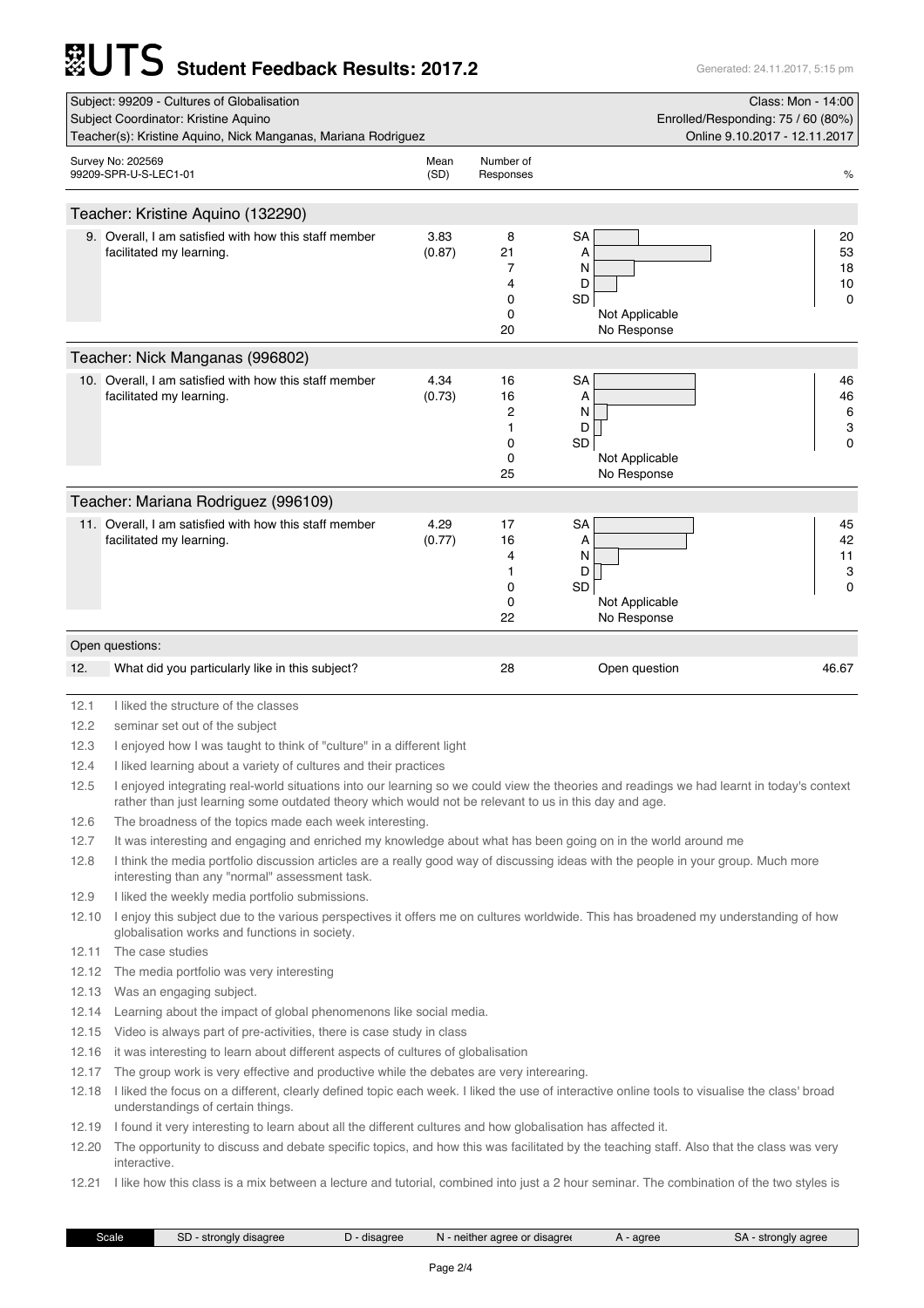## **Student Feedback Results: 2017.2** Generated: 24.11.2017, 5:15 pm

| Subject: 99209 - Cultures of Globalisation                    |                                    |                        | Class: Mon - 14:00 |
|---------------------------------------------------------------|------------------------------------|------------------------|--------------------|
| Subject Coordinator: Kristine Aguino                          | Enrolled/Responding: 75 / 60 (80%) |                        |                    |
| Teacher(s): Kristine Aguino, Nick Manganas, Mariana Rodriguez | Online 9.10.2017 - 12.11.2017      |                        |                    |
| Survey No: 202569<br>99209-SPR-U-S-LEC1-01                    | Mean<br>(SD)                       | Number of<br>Responses | $\%$               |

much easier to interact with others, and allows me to be more attentive in class due to the differentiation of structure each week. This style of teaching also excludes the hassle of moving to another class in between lectures and tutorials, usually in a different building.

- 12.22 The media pootfolio we have done every week is helpful for us to know about the world directly from the news articles, the videos and articles we viewed help with developing understanding of every case study
- 12.23 I particularly liked the short lectures at the beginning of each session. It helped me to memorize the most important points from the viewings and readings. Besides that, I liked that there was a variety of the way the group tasks and discussions were conducted. I also enjoyed that there were many videos, surveys and interesting charts used to visualize facts.
- 12.24 I very much enjoyed many of the video lectures that were assigned and the readings were also very interesting. I also think that the structure of content was ordered well, and thoughtfully progresses to develop ways to distinguish these theoretical, abstract processes in contemporary everyday life.
- 12.25 I liked course concepts and how they were explained through case studies, specifically the tutor's research area and video of their own cultural reflection and cultural awareness.
- 12.26 I enjoyed the layout and format of each class, the interaction between our peers made the subject more enjoyable. The assessment tasks also were a good mix as 3 essays would've been demotivating.
- 12.27 the only class i enjoyed of this class was this weeks religion topic! it was the most interesting all semester long! this class was super boring and i couldnt wait for it to be over.
- 

|           | 12.28 I really liked how we were able to look at many different aspects of culture, rather than focusing only on certain parts.                                                                                                                                                                                                                                                                                                                                                                        |    |               |       |  |  |
|-----------|--------------------------------------------------------------------------------------------------------------------------------------------------------------------------------------------------------------------------------------------------------------------------------------------------------------------------------------------------------------------------------------------------------------------------------------------------------------------------------------------------------|----|---------------|-------|--|--|
| 13.       | Please suggest any improvements that could be made to this<br>subject.                                                                                                                                                                                                                                                                                                                                                                                                                                 | 26 | Open question | 43.33 |  |  |
| 13.1      | on my assessment I never got feedback so i don't know how to improve                                                                                                                                                                                                                                                                                                                                                                                                                                   |    |               |       |  |  |
| 13.2      | nil                                                                                                                                                                                                                                                                                                                                                                                                                                                                                                    |    |               |       |  |  |
| 13.3      | I did not like the seminar environment, i would prefer a lecture and tutorial.                                                                                                                                                                                                                                                                                                                                                                                                                         |    |               |       |  |  |
| 13.4      | I don't like the style of the lectorial because less personal interaction and thus less opportunity to ask questions or actively engage as<br>a 'class' was provided.                                                                                                                                                                                                                                                                                                                                  |    |               |       |  |  |
| 13.5      | Please make the tutorial time shorter.                                                                                                                                                                                                                                                                                                                                                                                                                                                                 |    |               |       |  |  |
| 13.6      | Some readings/required viewings weren't useful to the course material.<br>The large seminar system was alright in my experience but disadvantages students who have important commitments on the one<br>scheduled lesson.                                                                                                                                                                                                                                                                              |    |               |       |  |  |
| 13.7      | It's all good                                                                                                                                                                                                                                                                                                                                                                                                                                                                                          |    |               |       |  |  |
| 13.8      | Many of the readings can be hard to take in and use overly complicated language (written in Academic-speak). Readings with simpler<br>language are usually a little easier to absorb, but it was good that we had a video article each week which is easy to understand.                                                                                                                                                                                                                               |    |               |       |  |  |
| 13.9      | Less group work, more individual work and technology-based activities                                                                                                                                                                                                                                                                                                                                                                                                                                  |    |               |       |  |  |
| 13.10     | I don't think the seminar set up works at all, the seminar is too long and I can see most people loosing interest about an hour and a<br>half in                                                                                                                                                                                                                                                                                                                                                       |    |               |       |  |  |
| 13.11     | The cultural inventory wasn't the best assessment either<br>I feel like the assignments and weekly work combined were a heavy study load. I feel like there should be more emphasis on the                                                                                                                                                                                                                                                                                                             |    |               |       |  |  |
|           | concepts studied in class as part of homework rather than completely random articles.                                                                                                                                                                                                                                                                                                                                                                                                                  |    |               |       |  |  |
| 13.12     | The class arrangement is not suitable for discussion and it is too cold every single time                                                                                                                                                                                                                                                                                                                                                                                                              |    |               |       |  |  |
| 13.13     | media portfolio, frustrating to have to do each week                                                                                                                                                                                                                                                                                                                                                                                                                                                   |    |               |       |  |  |
| 13.14     | I suggest that the room be changed to facilitate engagement across tutor groups (e.g. sitting at tables instead of in lines). Also trying to<br>tackle more complex ideas would be good as i like a challenge. While i said I liked earning a different topic each week, at the same<br>time i would have prefered if we treated concepts more cumulatively because i found myself going back two or three weeks sometimes<br>to refresh my understanding of a topic that had since become irrelevant. |    |               |       |  |  |
|           | 13.15 Splitting this subject into a lecture and tutorials would be better in my opinion as sometimes the lecture and talking about the reading<br>and group work seems a bit rushed as it all has to be fitted within a 2 hour time span.                                                                                                                                                                                                                                                              |    |               |       |  |  |
|           | 13.16 - Everything is broaaad and 'open to interpretation' - the subject, and global studies in general, may benefit from treating<br>everything a bit more like a business and knuckling down concepts and content strictly, fairly and professionally.                                                                                                                                                                                                                                               |    |               |       |  |  |
| $13.17 -$ |                                                                                                                                                                                                                                                                                                                                                                                                                                                                                                        |    |               |       |  |  |
| 13.18     | An improvement could be more interaction with the other tutor groups across the room rather than doing the group work generally with<br>the same people in your tutor group each week.                                                                                                                                                                                                                                                                                                                 |    |               |       |  |  |
| 13.19     | I prefer lectures and tutorials seperate, the way of lectorial which make me a little bit confused about the subject learning and it's<br>harder than tutorial to do the group work.                                                                                                                                                                                                                                                                                                                   |    |               |       |  |  |
| 13.20     | Don't do the media portfolio something like online quizzes would be better as a tut and lecture                                                                                                                                                                                                                                                                                                                                                                                                        |    |               |       |  |  |
| 13.21     | The readings and viewings were a bit overwhelming sometimes, it was hard to memorize all the important facts because of the large                                                                                                                                                                                                                                                                                                                                                                      |    |               |       |  |  |